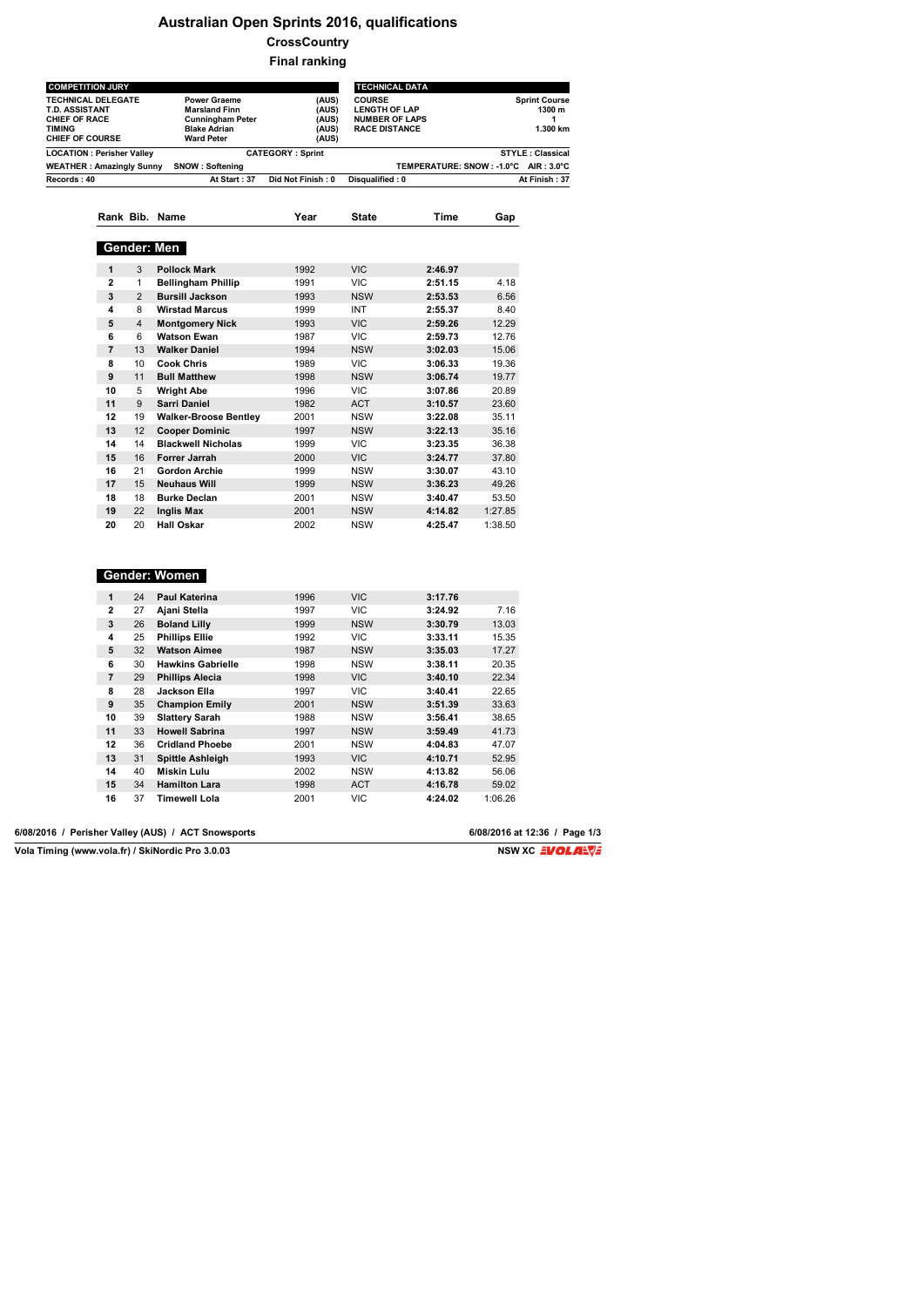|                                                                     | Rank Bib. Name |  | Year | <b>State</b> | Time | Gap |
|---------------------------------------------------------------------|----------------|--|------|--------------|------|-----|
| 17<br>2002<br>2:37.51<br><b>NSW</b><br>5:55.27<br>King Amelia<br>38 |                |  |      |              |      |     |

#### $\bf{Categorical}$  : U20 / Gender: Men  $\bf{C}$

| 1              | 8  | <b>Wirstad Marcus</b>        | 1999 | <b>INT</b> | 2:55.37 |         |
|----------------|----|------------------------------|------|------------|---------|---------|
| 2              | 11 | <b>Bull Matthew</b>          | 1998 | <b>NSW</b> | 3:06.74 | 11.37   |
| 3              | 19 | <b>Walker-Broose Bentley</b> | 2001 | <b>NSW</b> | 3:22.08 | 26.71   |
| 4              | 12 | <b>Cooper Dominic</b>        | 1997 | <b>NSW</b> | 3:22.13 | 26.76   |
| 5              | 14 | <b>Blackwell Nicholas</b>    | 1999 | <b>VIC</b> | 3:23.35 | 27.98   |
| 6              | 16 | Forrer Jarrah                | 2000 | VIC        | 3:24.77 | 29.40   |
| $\overline{7}$ | 21 | <b>Gordon Archie</b>         | 1999 | <b>NSW</b> | 3:30.07 | 34.70   |
| 8              | 15 | <b>Neuhaus Will</b>          | 1999 | <b>NSW</b> | 3:36.23 | 40.86   |
| 9              | 18 | <b>Burke Declan</b>          | 2001 | <b>NSW</b> | 3:40.47 | 45.10   |
| 10             | 22 | Inglis Max                   | 2001 | <b>NSW</b> | 4:14.82 | 1:19.45 |
| 11             | 20 | <b>Hall Oskar</b>            | 2002 | <b>NSW</b> | 4:25.47 | 1:30.10 |

## **Category: U20 / Gender: Women**

| 1              | 27 | Ajani Stella             | 1997 | <b>VIC</b> | 3:24.92 |         |
|----------------|----|--------------------------|------|------------|---------|---------|
| $\overline{2}$ | 26 | <b>Boland Lilly</b>      | 1999 | <b>NSW</b> | 3:30.79 | 5.87    |
| 3              | 30 | <b>Hawkins Gabrielle</b> | 1998 | <b>NSW</b> | 3:38.11 | 13.19   |
| 4              | 29 | <b>Phillips Alecia</b>   | 1998 | <b>VIC</b> | 3:40.10 | 15.18   |
| 5              | 28 | Jackson Ella             | 1997 | <b>VIC</b> | 3:40.41 | 15.49   |
| 6              | 35 | <b>Champion Emily</b>    | 2001 | <b>NSW</b> | 3:51.39 | 26.47   |
| $\overline{7}$ | 33 | <b>Howell Sabrina</b>    | 1997 | <b>NSW</b> | 3:59.49 | 34.57   |
| 8              | 36 | <b>Cridland Phoebe</b>   | 2001 | <b>NSW</b> | 4:04.83 | 39.91   |
| 9              | 40 | Miskin Lulu              | 2002 | <b>NSW</b> | 4:13.82 | 48.90   |
| 10             | 34 | <b>Hamilton Lara</b>     | 1998 | ACT        | 4:16.78 | 51.86   |
| 11             | 37 | <b>Timewell Lola</b>     | 2001 | <b>VIC</b> | 4:24.02 | 59.10   |
| 12             | 38 | <b>King Amelia</b>       | 2002 | <b>NSW</b> | 5:55.27 | 2:30.35 |

## **Category: OPEN / Gender: Men**

| 1 | 3              | <b>Pollock Mark</b>       | 1992 | <b>VIC</b> | 2:46.97          |  |
|---|----------------|---------------------------|------|------------|------------------|--|
| 2 |                | <b>Bellingham Phillip</b> | 1991 | <b>VIC</b> | 2:51.15<br>4.18  |  |
| 3 | $\overline{2}$ | <b>Bursill Jackson</b>    | 1993 | <b>NSW</b> | 6.56<br>2:53.53  |  |
| 4 | 4              | <b>Montgomery Nick</b>    | 1993 | <b>VIC</b> | 2:59.26<br>12.29 |  |
| 5 | 6              | <b>Watson Ewan</b>        | 1987 | <b>VIC</b> | 12.76<br>2:59.73 |  |
| 6 | 13             | <b>Walker Daniel</b>      | 1994 | <b>NSW</b> | 15.06<br>3:02.03 |  |
| 7 | 10             | <b>Cook Chris</b>         | 1989 | <b>VIC</b> | 19.36<br>3:06.33 |  |
| 8 | 5              | <b>Wright Abe</b>         | 1996 | <b>VIC</b> | 3:07.86<br>20.89 |  |
| 9 | 9              | Sarri Daniel              | 1982 | <b>ACT</b> | 23.60<br>3:10.57 |  |
|   |                |                           |      |            |                  |  |

| 1996<br>24 Paul Katerina<br><b>VIC</b><br>3:17.76<br>VIC<br>25 Phillips Ellie<br>1992<br>3:33.11<br>15.35 |  | Category: OPEN / Gender: Women |  |  |
|-----------------------------------------------------------------------------------------------------------|--|--------------------------------|--|--|
|                                                                                                           |  |                                |  |  |
|                                                                                                           |  |                                |  |  |

| 6/08/2016 / Perisher Valley (AUS) / ACT Snowsports | 6/08/2016 at 12:36 / Page 2/3 |
|----------------------------------------------------|-------------------------------|
| Vola Timing (www.vola.fr) / SkiNordic Pro 3.0.03   | NSW XC <i>E<b>vola</b>eve</i> |